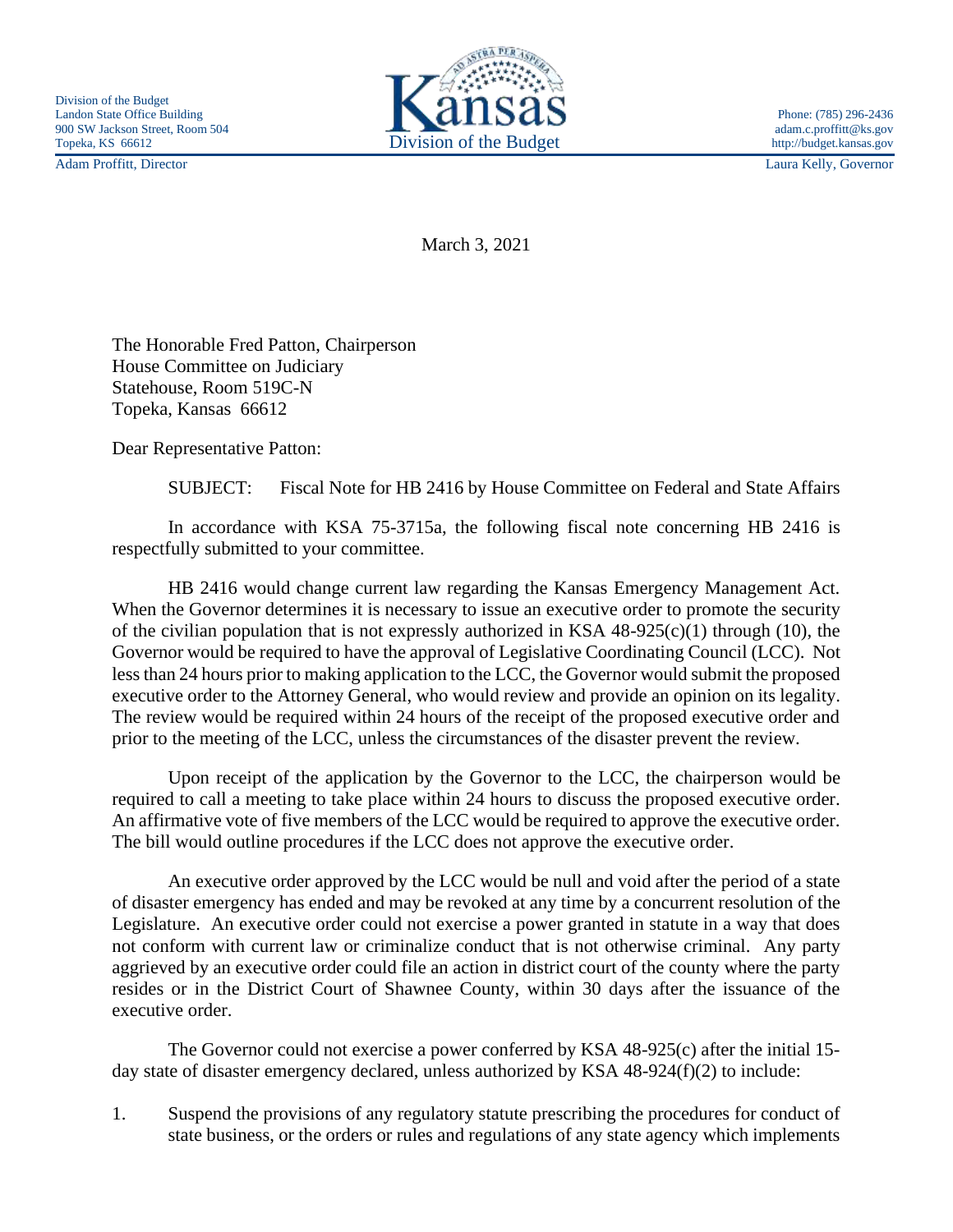such statute, if strict compliance with the provisions of such statute, order or rule and regulation would prevent, hinder or delay in any way, necessary action in coping with the disaster;

- 2. Utilize all available resources of the state government and of each political subdivision as reasonably necessary to cope with the disaster;
- 3. Transfer the supervision, personnel or functions of state departments and agencies for the purpose of performing or facilitating emergency management activities;
- 4. Commandeer or utilize any private property if the Governor finds such action necessary to cope with the disaster;
- 5. Direct and compel the evacuation of all or part of the population from any area of the state stricken or threatened by a disaster, if the Governor deems this action necessary for the preservation of life or other disaster mitigation, response, or recovery;
- 6. Prescribe routes, modes of transportation and destinations in connection with such evacuation;
- 7. Control ingress and egress of persons and animals to and from a disaster area, the movement of persons and animals within the area and the occupancy by persons and animals;
- 8. Suspend or limit the sale, dispensing or transportation of alcoholic beverages, explosives and combustibles;
- 9. Make provision for the availability and use of temporary emergency housing;
- 10. Require and direct the cooperation and assistance of state and local governmental agencies and officials; and
- 11. Perform and exercise such other functions, powers, and duties in conformity with the *Constitution* and the *Bill of Rights* of the State of Kansas and with the statutes of the State of Kansas, except any regulatory statute specifically suspended as necessary to promote and secure the safety and protection of the civilian population.

The bill would provide that during a state of disaster emergency when the Legislature is not in session or adjourned for three or more days during a session, the LCC may extend a state of disaster emergency. Upon application by the Governor, the chairperson of the LCC would be required to call a meeting to occur within 24 hours and the Governor could not exercise the powers conferred by KSA 48-925(c) until an affirmative vote of five members of the LCC. At the meeting of the LCC, the Governor or Governor's designee would be required to appear to provide information related to the application. The LCC may extend the state of disaster emergency for a specified period of time and authorize the Governor to continue to enforce powers as outlined in KSA 48-925(c). The bill would provide a list of items for the LCC to consider when deciding to extend the state of disaster emergency or authorize the powers under KSA 48-925(c).

The bill would remove the state of disaster emergency provisions that relate only to disasters of the spread of contagious or infectious disease among domestic animals. The bill would change the extension process for state of disaster emergency to provide that the extension may only occur by a concurrent resolution of the Legislature. However, an exception would be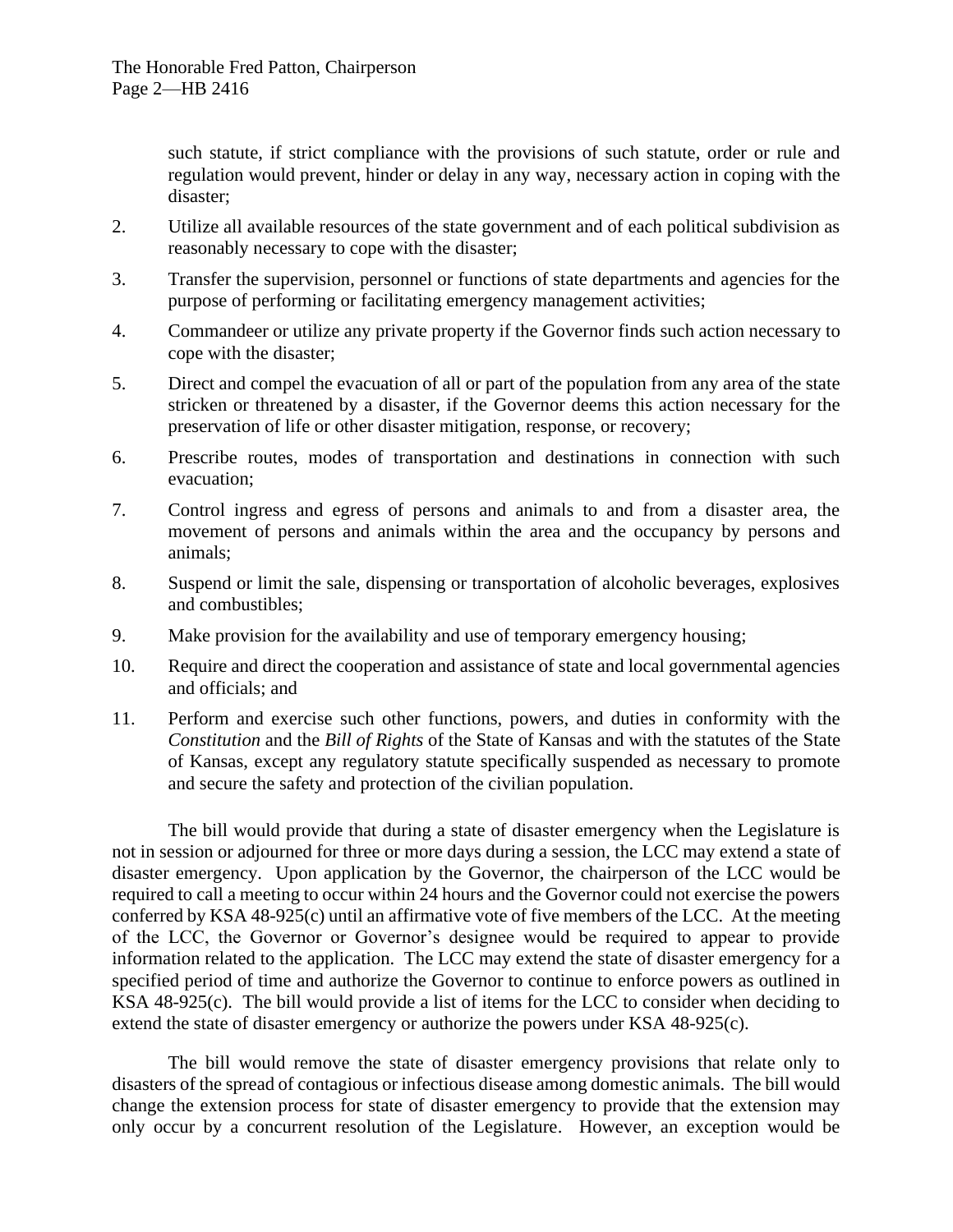provided when the Legislature is not in session or is adjourned for three or more days and upon application of the Governor, where the LCC could extend the disaster for certain periods. If the Legislature would extend a disaster by concurrent resolution, the resolution must state if the Governor is authorized to exercise powers granted by KSA 48-925(c). The Governor could not issue a subsequent proclamation for the same or similar disaster if the original state of disaster emergency was not ratified by the Legislature or extended by the LCC.

If the Governor issues an executive order relating to a state of disaster emergency, the chairperson of the LCC would be required to call a meeting within 24 hours to review the order. If the order suspends the provisions of any regulatory statute, order, or rule and regulation, the order would be required to specify each statute, order, or rule and regulation being suspended. After the initial 15-day state of disaster emergency, if the disaster is extended by the Legislature and the Governor determines it is necessary to exercise the powers in the bill, the Governor may make application to the Speaker of the House and the Senate President when the Legislature is in Session or the LCC when the Legislature is not in session.

Prior to issuing an executive order, the Governor would be required to submit the proposal to the Attorney General, who would be required to review and provide an opinion on the legality of the order within 24 hours. Boards of county commissioners would be able to adopt a less stringent order relating to the public health of humans that is not related to the food supply. If a board of county commissioners would adopt a less stringent order, the local order would be operating in the county in lieu of the Governor's order.

The bill would allow a party aggrieved by an executive order to file an action in district court. The court would be required to conduct a hearing within 72 hours and grant relief, unless the court finds the executive order is necessary to an important interest related to the state of disaster emergency. If the executive order would have the effect of substantially burdening or inhibiting the gathering or movement of individuals or the operation of any religious, civic, business, or commercial activity, the court would grant the request, unless the court finds the executive order is narrowly tailored to respond to the state of disaster emergency and uses the least restrictive means to achieve that purpose.

If an executive order is affirmed by the State Board of Education that has the effect of closing schools or school attendance centers, the executive order would not apply to private schools.

The provisions of HB 2416 would be severable. Any portion declared invalid would not affect the other provisions of the bill. The bill would become effective upon publication in the *Kansas Register.*

The Adjutant General indicates the enactment of the bill would require no additional funds to implement. However, the agency notes that if the current COVID-19 pandemic emergency is not renewed prior to March 31, 2021, all eligible pandemic response activities that are currently being fully reimbursed by the Federal Emergency Management Agency (FEMA) would cease, leading to an increase in spending from the SGF in the current fiscal year. The agency notes that it spent approximately \$3.2 million during January 2021 that will be reimbursed by FEMA.